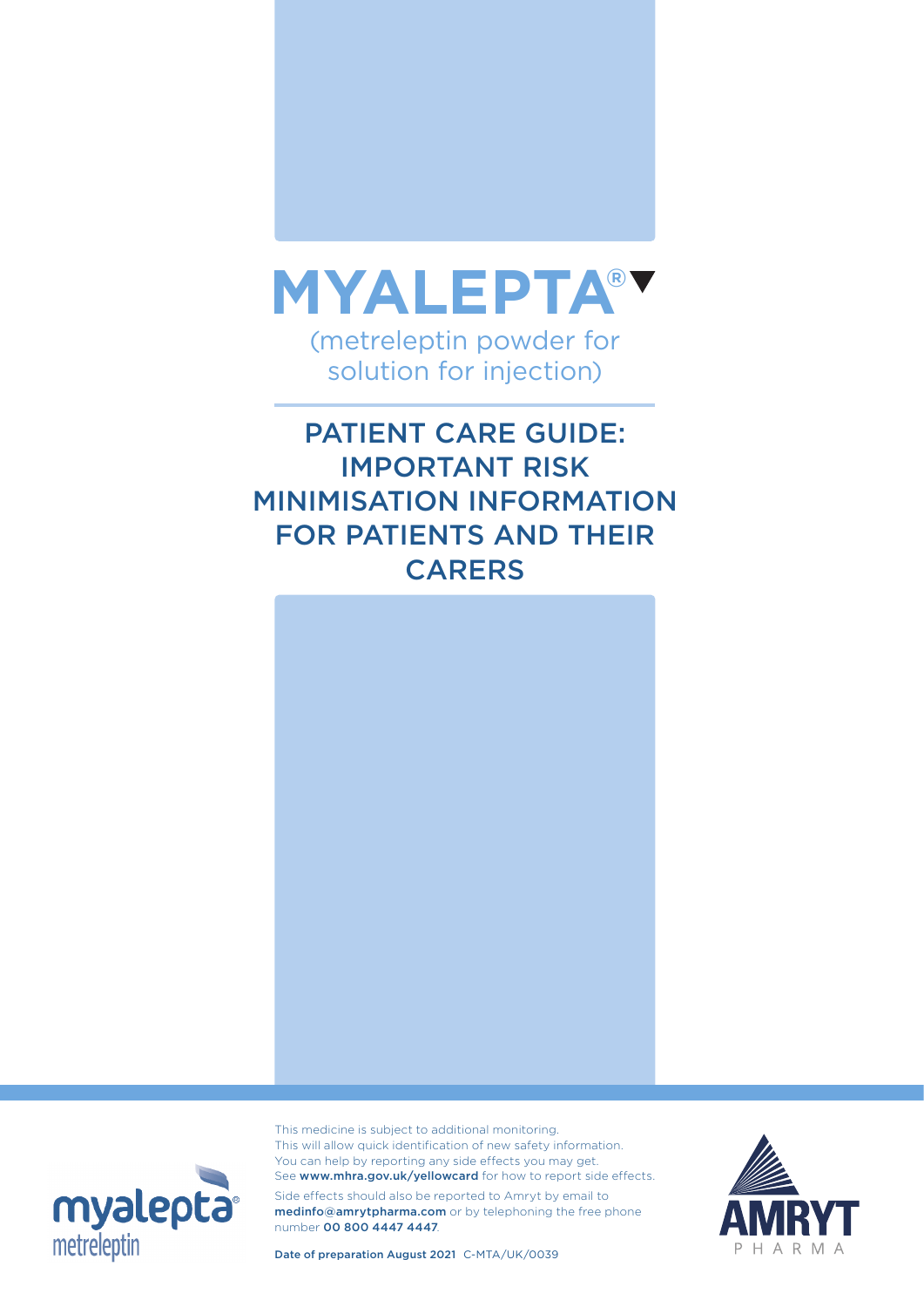# **Table of contents**

| <b>Introduction</b><br>3                                 |                                                                                                                                                                                       |   |  |
|----------------------------------------------------------|---------------------------------------------------------------------------------------------------------------------------------------------------------------------------------------|---|--|
|                                                          | What is Myalepta and what does it treat?                                                                                                                                              |   |  |
| What are the safety considerations related<br>4          |                                                                                                                                                                                       |   |  |
| 1.                                                       | Hypoglycaemia (low blood sugar) can occur when<br>Myalepta is given with medicines that are used to                                                                                   | 4 |  |
|                                                          | 2. Myalepta might increase fertility in women with                                                                                                                                    | 4 |  |
|                                                          | 3. Abrupt discontinuation of Myalepta (suddenly<br>stopping your medicine) may increase the risk<br>of developing acute pancreatitis and the control of developing acute pancreatitis | 4 |  |
|                                                          | 4. Myalepta might worsen existing autoimmune disease_5                                                                                                                                |   |  |
|                                                          | 5. Medication errors can occur if Myalepta is not                                                                                                                                     | 5 |  |
| Are there other safety considerations while I am on<br>7 |                                                                                                                                                                                       |   |  |
| Serious side effects and risks that you need to be<br>7  |                                                                                                                                                                                       |   |  |
|                                                          |                                                                                                                                                                                       |   |  |
|                                                          | 8                                                                                                                                                                                     |   |  |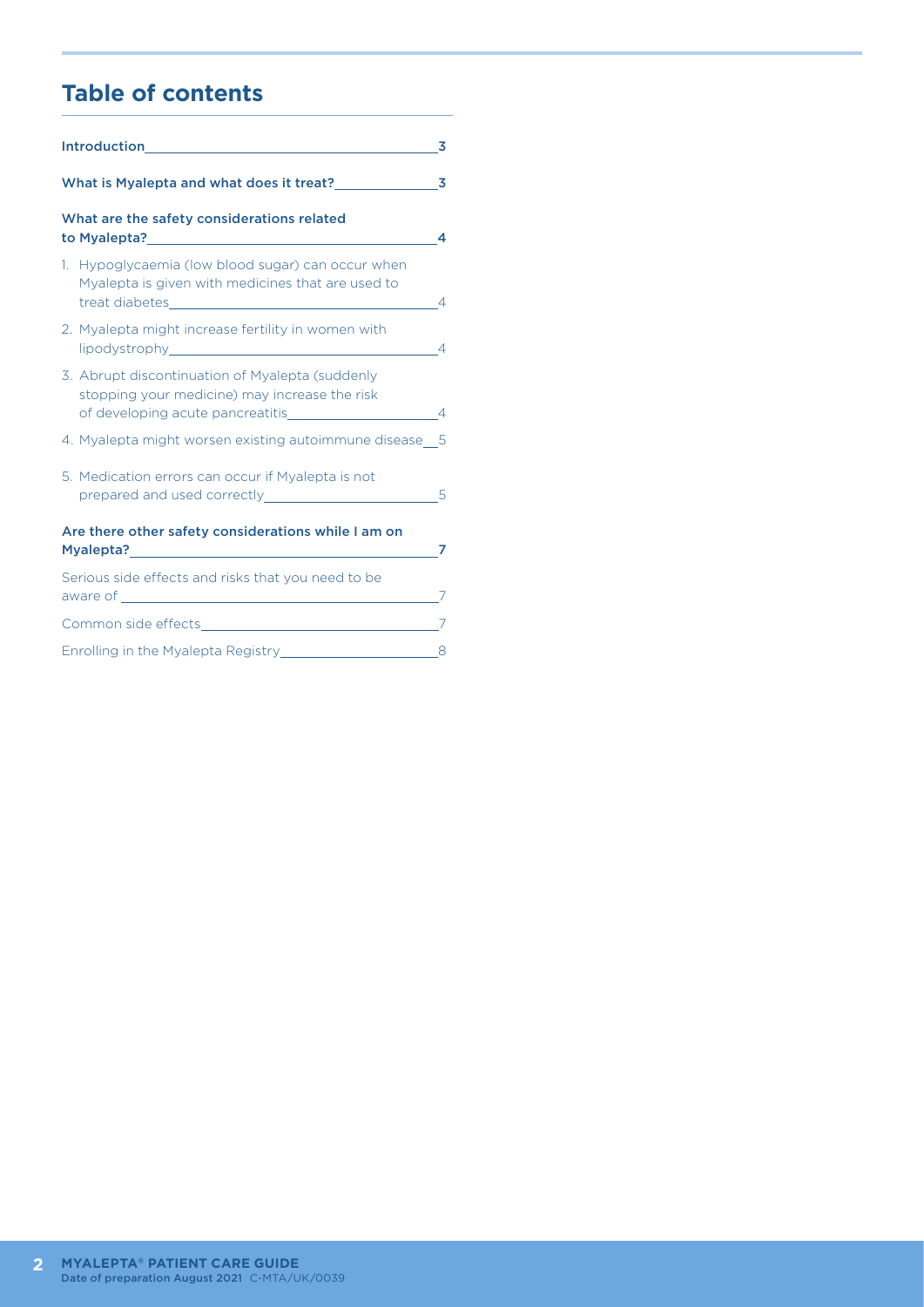# **Introduction**

Your doctor at the Specialist Service at Addenbrooke's Hospital in Cambridge has diagnosed you with lipodystrophy and prescribed Myalepta to treat the complications of lipodystrophy in addition to your recommended diet. This Patient Care Guide will help you and your carer(s) understand what Myalepta is, to make you aware of potential risks associated with its use and how to use Myalepta as correctly as possible to minimise risks. This Patient Care Guide also includes information about potential side effects associated with Myalepta treatment and the importance of reporting any symptoms of these side effects to your Specialist Service Healthcare Professional team. It is important that you also read the Package Leaflet contained in each pack of Myalepta. If there is anything you do not understand or if you have further questions, please ask your Specialist Service Healthcare Professional team.

# **What is Myalepta and what does it treat?**

Myalepta is a medicine that contains the active substance metreleptin, which is similar to a human hormone called leptin. Myalepta is used to treat the complications of not having enough leptin in patients with lipodystrophy.

#### **What is lipodystrophy?**

Lipodystrophy is a disease where the body has abnormal distribution of fat (adipose) tissue. It can refer to both fat loss (lipoatrophy) and abnormal storage of fat tissue. Not all people are equally affected: lipodystrophy may affect your whole body (generalised) or only parts of it (partial). It can either be caused by inherited genes or acquired during life. Not having enough fat tissue may lead to reduced levels of a hormone called leptin.

### **What is leptin?**

Leptin is called the "satiety or anti-hunger hormone" of the body, although its effects are not limited to food intake.

It is produced by the fat cells of your body and has a range of effects. Actions of leptin include:

- Keeps your blood triglyceride (fat) and sugar levels controlled
- **•** Prevents fat storage in your liver, kidney, muscles and other organs
- Regulates your energy balance by signalling that you have eaten enough
- **Affects puberty and fertility**
- **•** Helps your body in fighting infections

In some forms of lipodystrophy, such as yours, leptin is absent or is present at levels lower than normal (leptin deficiency). This is because you do not have enough fat to produce adequate leptin levels resulting in a number of potential complications, which may include:

- **•** Development of diabetes
- High fat (triglyceride) levels in your blood which, over time, can cause damage to the liver and other organs
- **.** Insatiable hunger (constantly feeling hungry)
- Late puberty
- **•** Difficulty becoming pregnant (being infertile or problems with fertility)

#### **How is lipodystrophy treated?**

- Your doctor at the Specialist Service\* will have advised you to follow a strict diet and avoid certain foods.
- Your doctor at the Specialist Service may also have prescribed medicines to treat some of the complications described above (e.g. for diabetes, high triglyceride levels or problems with puberty).
- You have also been prescribed Myalepta in addition to your recommended diet and your other medicines.
- Your existing medicines may be modified by your doctor at the Specialist Service.

### **\*Your Specialist Service Healthcare Professional team can be contacted on: 01223 768455**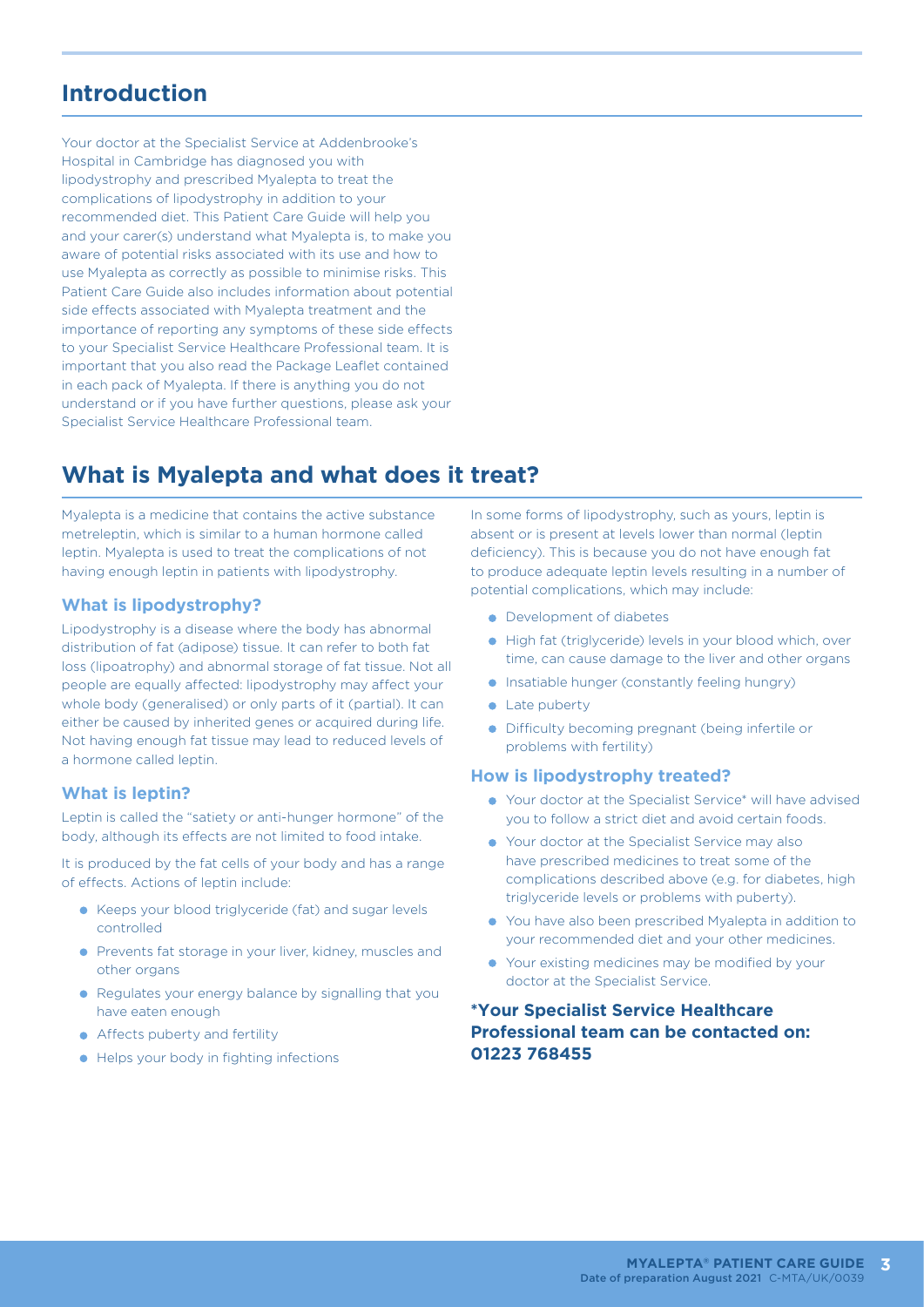# **What are the safety considerations related to Myalepta?**

Your Specialist Service Healthcare Professional team will inform you of the main risks of Myalepta. This Patient Care Guide will help you understand these important safety considerations. Please also read carefully the Package Leaflet (in the Myalepta pack) for more information about Myalepta.

## **1. Hypoglycaemia (low blood sugar) can occur when Myalepta is given with medicines that are used to treat diabetes**

### **Using insulin and other anti-diabetic medicines**

To treat your diabetes, you may have been prescribed insulin and/or other anti-diabetic medicines. Myalepta may reduce blood sugars, so to stop them becoming too low (hypoglycaemia), your doctor at the Specialist Service may modify your existing treatment for diabetes.

If you use anti-diabetic medicines, including insulin, it's important to closely monitor your blood sugar levels. Talk with your Specialist Service Healthcare Professional team about how often to check your blood sugar and what to do if your blood sugar becomes too low.

### **Signs and symptoms of hypoglycaemia**

Signs and symptoms of hypoglycaemia may include:

- **•** Feeling dizzy
- Feeling more sleepy or confused
- **•** Being clumsy and dropping things
- **•** Feeling more hungry than normal
- Sweating more than normal
- **•** Feeling more irritable or more nervous

Tell your Specialist Service Healthcare Professional team if your blood sugar starts to become too low or if you experience signs and symptoms of hypoglycaemia as your doctor at the Specialist Service may need to adjust your anti-diabetic medicines.

You should not stop using your diabetes medicines only your doctor at the Specialist Service should make adjustments to your diabetes medicines.

## **2. Myalepta might increase fertility in women with lipodystrophy**

#### **Contraception**

If you are female and could get pregnant (even if you think you might be infertile because of your lipodystrophy), you need to know that Myalepta can increase your fertility. Therefore, it is strongly recommended that you use effective contraception while using Myalepta.

Please note that hormonal contraceptives, such as the contraceptive pill, may be less effective with Myalepta treatment and therefore additional non-hormonal methods should be considered. Talk to your GP/practice nurse about the best contraceptive options for you.

#### **Pregnancy**

Myalepta should not be used during pregnancy. The effect of Myalepta on the unborn baby is not known. Talk to your Specialist Service Healthcare Professional team if you are pregnant or breast-feeding, or think you may be pregnant. Do not stop using Myalepta without first consulting your Specialist Service Healthcare Professional team. Should you wish to plan for a family, then please speak with your Specialist Service Healthcare Professional team who will be able to advise you further.

## **3. Abrupt discontinuation of Myalepta (suddenly stopping your medicine) may increase the risk of developing acute pancreatitis**

#### **What is pancreatitis?**

The pancreas is a large gland in the abdomen that is involved in digestion and sugar regulation. Pancreatitis is a serious condition, where the pancreas becomes inflamed and sometimes may be triggered by high levels of triglyceride (fat) in the blood. Patients with lipodystrophy have a high risk of developing pancreatitis as part of their condition.

### **Abrupt discontinuation of Myalepta (suddenly stopping your medicine) could cause sudden onset pancreatitis**

Myalepta normally lowers your blood triglyceride levels. So, if you suddenly stop using Myalepta, your triglyceride levels could rise again and this may cause acute pancreatitis.

- Therefore, do not stop using Myalepta without consulting your Specialist Service Healthcare Professional team first.
- It is important to inject your Myalepta on a daily basis as prescribed by your doctor at the Specialist Service.
- **If you forget to inject a dose, inject it as soon as** you remember. Then inject your normal dose the next day.

If your doctor at the Specialist Service decides that you need to stop using Myalepta, they will gradually lower your dose over a two-week period to minimise the risk of acute pancreatitis. They will also ask you to adjust your diet. If you develop pancreatitis while using Myalepta, your doctor at the Specialist Service may continue the treatment as stopping Myalepta could make it worse.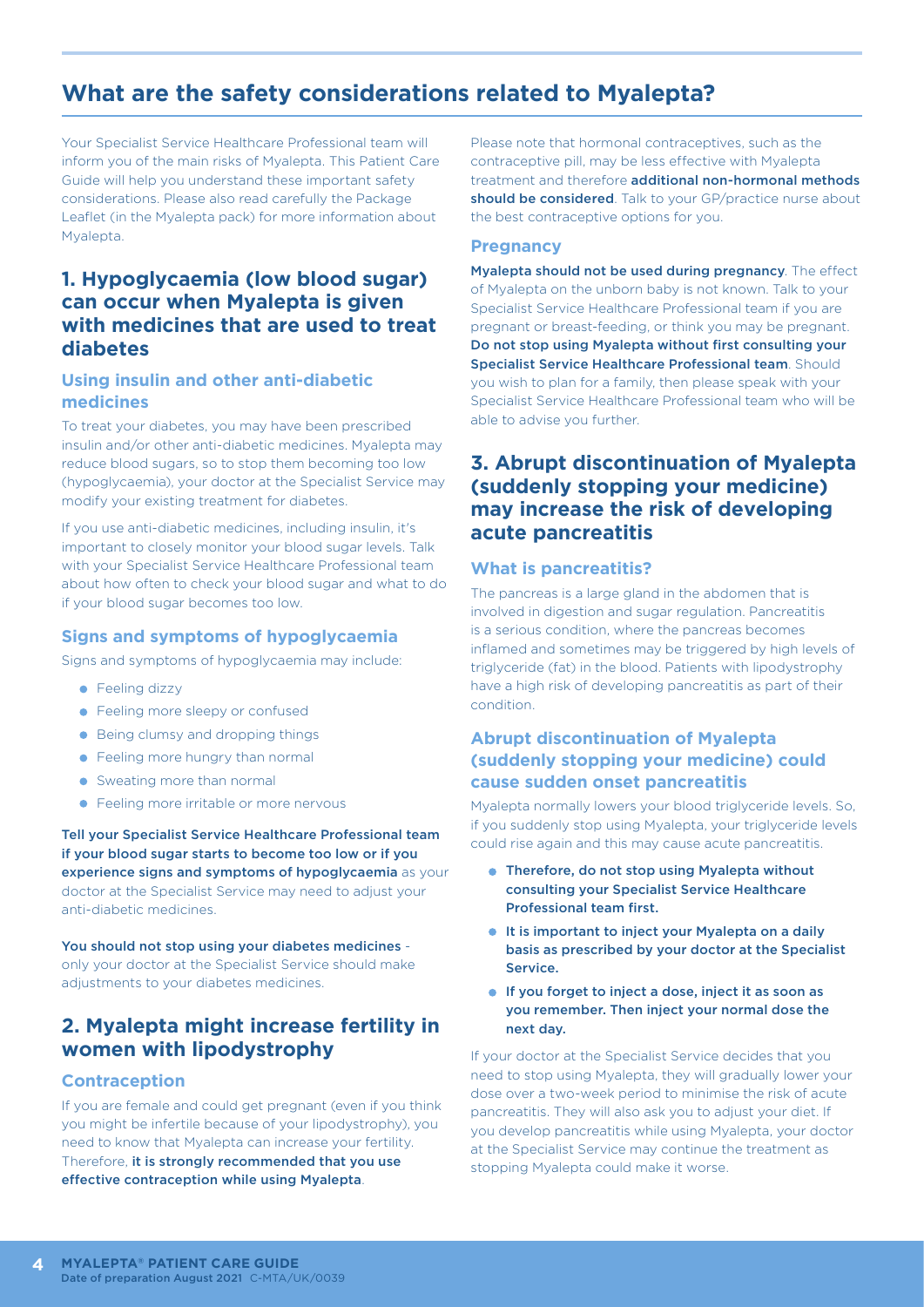### **Signs and symptoms of pancreatitis**

Signs and symptoms of pancreatitis may include:

- **Sudden severe pain in your stomach**
- **•** Feeling sick (nausea) or vomiting
- **C** Diarrhoea

Please contact your Specialist Service Healthcare Professional team straight away if you experience any of these signs and symptoms.

## **4. Myalepta might worsen existing autoimmune disease**

People who have or have had problems with their immune system (autoimmune disease, including autoimmune-related liver problems) may have worsening of their symptoms with Myalepta. Tell your prescriber if you have symptoms of autoimmune disease which worsen during treatment. If you are unsure speak to your healthcare provider.

## **5. Medication errors can occur if Myalepta is not prepared and used correctly**

#### **Your dose of Myalepta**

Your doctor at the Specialist Service will calculate your dose of Myalepta, they will tell you what your dose of Myalepta is in milligrams (mg) or in units (U). This will depend on the dose. Units (U) are used if you only have to inject a very small amount, using a specific sized syringe. They will also tell you how much solution to inject in millilitres (mL). This will be clearly explained to you by your doctor at the Specialist Service. They will give you a Dose Card with this information on it. If your doctor at the Specialist Service changes your dose at a later date (dose adjustments) you will be given a new Dose Card – please remember to use the new Dose Card.

The Dose Card, which will be completed with your daily dosage is shown below:



### **Preparing and injecting the correct dose of Myalepta**

Myalepta comes in a powdered form and needs to be dissolved before injecting. Your doctor at the Specialist Service will arrange for you to receive training on how to prepare and measure your dose of Myalepta and how to inject the product correctly and safely under the skin (subcutaneously). You will first receive training on how to prepare and measure your dose of Myalepta by a member of your Specialist Service Healthcare Professional team. A Homecare Nurse will then visit you at your home to help you when you first inject yourself. Therefore, the first time you inject yourself should be in the presence of the Homecare Nurse, to make sure you understand how to do everything correctly.

#### **What you will need**

In addition to your Myalepta vials containing the drug powder, you will also need other items to dissolve the medicine into a solution and to inject it. You should always make sure that you have all the following necessary items before you start preparing your injection:

- Myalepta powder one vial per day
- Water for injection one ampoule/vial per day
- Syringes and needles to make up the Myalepta solution – one set per day
- Alcohol swabs to clean the vials and your skin at the injection site
- Syringes and needles to inject your Myalepta dose one set per day
- A sharps bin to safely dispose of used vials, needles and syringes

All the items that you need will be provided in kits which will be sent to your home. Your Specialist Service Healthcare Professional team will discuss the home delivery service with you.

Please contact your Specialist Service Healthcare Professional team if the syringe size you have been given does not match with the size you are expecting. If you lose anything in your kit or need extra kits before you go on holiday, please contact your Specialist Service Healthcare Professional team.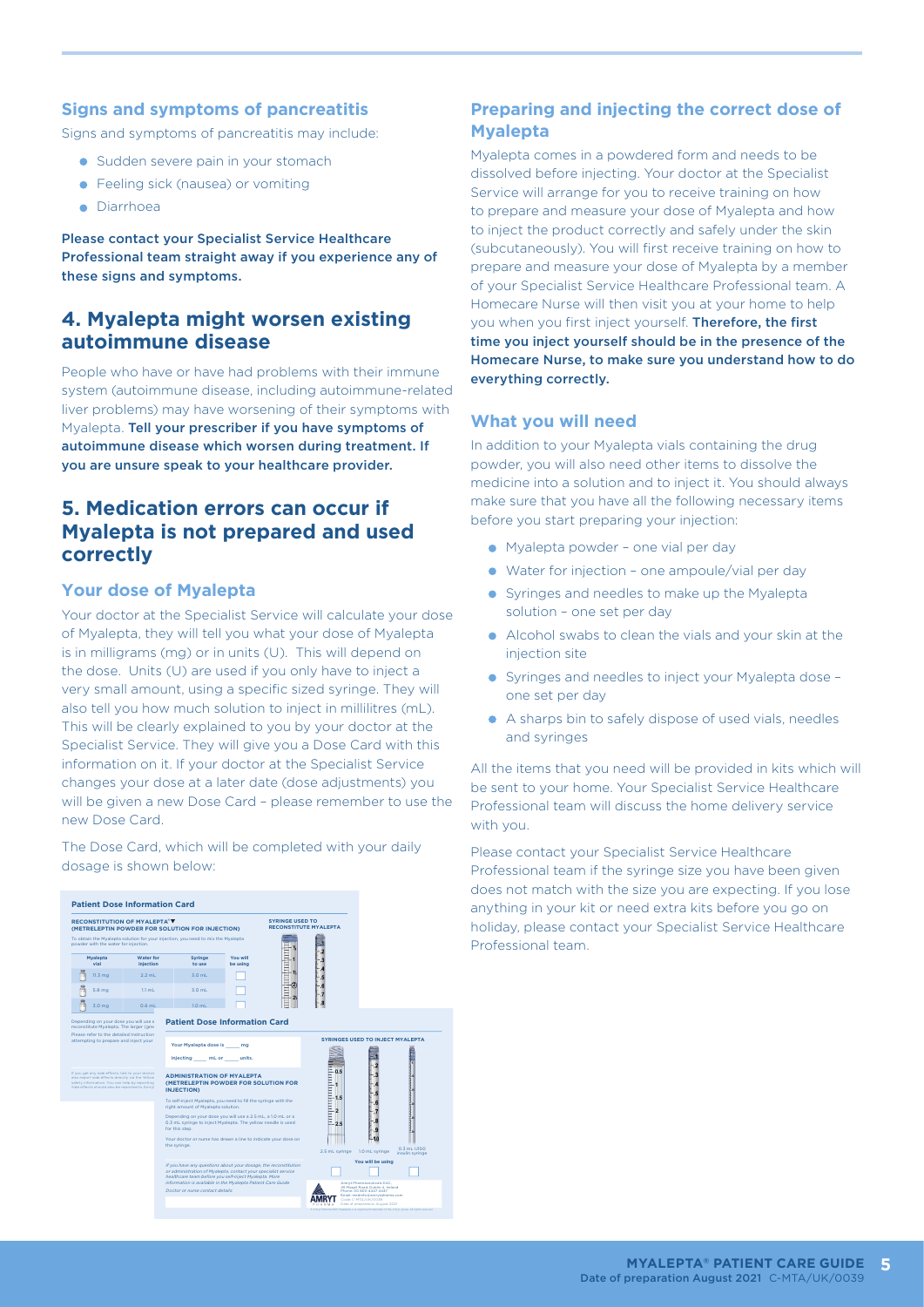### **Important things to remember while using Myalepta**

It is important to follow the instructions from your training and the Instructions for Use guide on preparing, measuring and injecting Myalepta. If you are unsure about how to prepare Myalepta, measure your dose or how to inject your dose, speak with your Specialist Service Healthcare Professional team. Below are some important things to keep in mind while using Myalepta.

- Store Myalepta in a refrigerator (2 °C-8 °C) and away from light
- Allow time for the vial to warm up before preparing the solution- you will need to allow the vial to warm for 10 minutes to reach room temperature before adding the water for injection
- Use immediately after adding the water for injection Myalepta cannot be stored for future use once you have added water
- Each Myalepta vial and water for injection are sterile and are for single use only discard any unused Myalepta solution and remaining water for injection after injecting the dose. You have been provided with a sharps disposal bin for this
- **Myalepta should be injected once a day, at the same time each day**
- If you inject too much Myalepta you should talk to your Specialist Service Healthcare Professional team or go to a hospital straight away. Your doctor at the Specialist Service will monitor you for side effects
- **Inject Myalepta just under the skin in the upper arm, thigh, or abdomen**
- Do not inject into the same site every time use different spots even on the same body part this is called "rotating" injection sites and it will give each site the opportunity to recover properly and will make injections more comfortable and effective
- If Myalepta and insulin are both administered, different injection sites for injecting Myalepta and insulin should be used
- Syringes and needles are sterile and are for single use only do not use syringes or needles more than once
- Place used needles, vials and syringes in the sharps bin and dispose as instructed by your doctor or pharmacist
- Keep out of reach of children

### **Where to find information**

Each pack of Myalepta contains a Package Leaflet which includes very detailed pictures and Instructions for Use on how to prepare, measure the dose and inject Myalepta. During your initial training, your Specialist Service Healthcare Professional team and Homecare Nurse will have shown you this Package Leaflet whilst administering the first dose.

The Package Leaflet is available in every pack of Myalepta for you to follow each time you inject it.

There is also a video which shows the various steps involved in preparing, measuring the dose and injecting Myalepta. This video is available on the following Myalepta website www.myaleptainfo.eu or by using this QR code link:

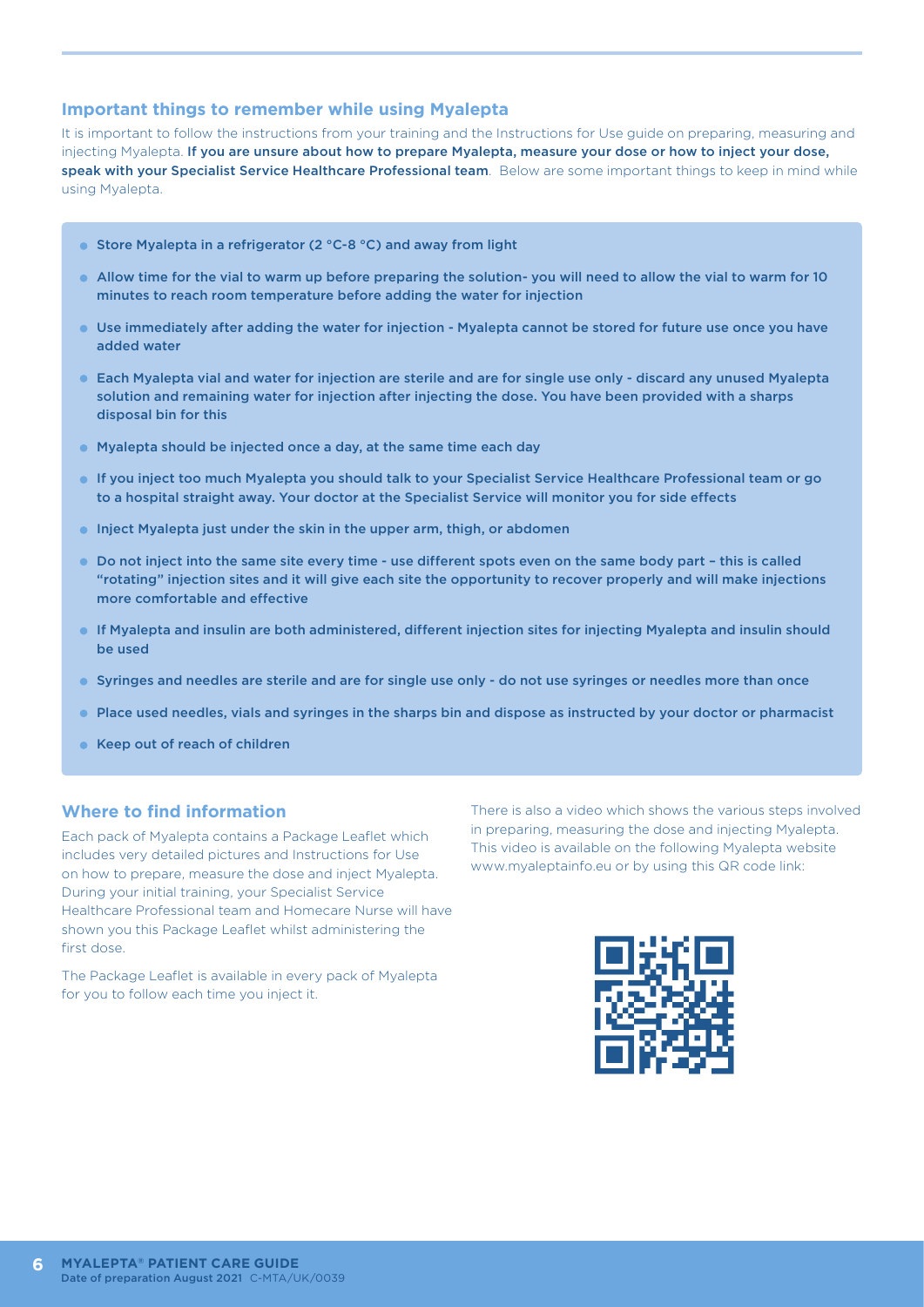# **Are there other safety considerations while I am on Myalepta?**

# **Serious side effects and risks that you need to be aware of**

### **T- cell lymphoma**

Lymphoma is a cancer of the type of white blood cells called lymphocytes. People with lipodystrophy can get lymphoma, whether or not they are using Myalepta. Lymphoma is very rare and it is not known whether Myalepta increases your risk of developing lymphoma. However, you may be at higher risk of developing lymphoma when using Myalepta.

If you have acquired lipodystrophy and/or certain blood abnormalities, your doctor at the Specialist Service will discuss the benefits and risks of using Myalepta with you in order to decide whether you should use it.

#### **Serious and severe infections**

Leptin is involved in the immune system and the body's ability to fight infections; patients with lipodystrophy have an increased risk of developing serious and severe infections due to low leptin levels. Myalepta helps replace your leptin. However, sometimes, the body reacts against Myalepta and produces "neutralising" antibodies which stop it being so effective. This can lead to serious and severe infections.

Tell your Specialist Service Healthcare Professional team straight away if you develop a high temperature. Your doctor at the Specialist Service will carefully monitor you and decide whether or not to continue Myalepta.

#### **Allergic reactions**

An allergic reaction can occur to any of the ingredients in Myalepta, as can happen with any medicine. In clinical trials of Myalepta, some patients experienced an allergic reaction. Your first injection of Myalepta should be administered in the presence of the Homecare Nurse who will visit you at your home in case you have an allergic reaction.

Signs of an allergic reaction include the following:

- **Breathing problems**
- **•** Swelling and reddening of your skin, hives
- **•** Swelling of your face, lips, tongue or throat
- **Stomach pain, feeling sick (nausea) and being sick** (vomiting)
- **•** Fainting or feeling dizzy
- Severe pain in your stomach (abdomen)
- Very fast heartbeat

Please contact your Specialist Service Healthcare Professional team straight away if you notice any allergic reactions.

# **Common side effects**

Every medicine has the potential to cause side effects, which you may or may not experience. If you are affected by one of the following side effects, or any other side effects, please contact your Specialist Service Healthcare Professional team immediately. This can be any side-effect, including those not listed in this Patient Care Guide or the Package Leaflet in the Myalepta pack.

#### Common side effects of Myalepta\*

| <b>Very common</b>             | Common                                                                                                           |
|--------------------------------|------------------------------------------------------------------------------------------------------------------|
| Low blood sugar<br>Weight loss | Loss of interest in food<br>Pain in your stomach<br>(abdomen)                                                    |
|                                | • Feeling sick (nausea)<br>Headache                                                                              |
|                                | Hair loss<br>• Unusually heavy or long<br>periods                                                                |
|                                | • Feeling tired                                                                                                  |
|                                | Bruising, reddening,<br>itching or hives where<br>the injection is given                                         |
|                                | Development of<br>antibodies to metreleptin<br>which may increase the<br>risk of serious or severe<br>infections |

\*Please refer to the Package Leaflet for the full list of side effects